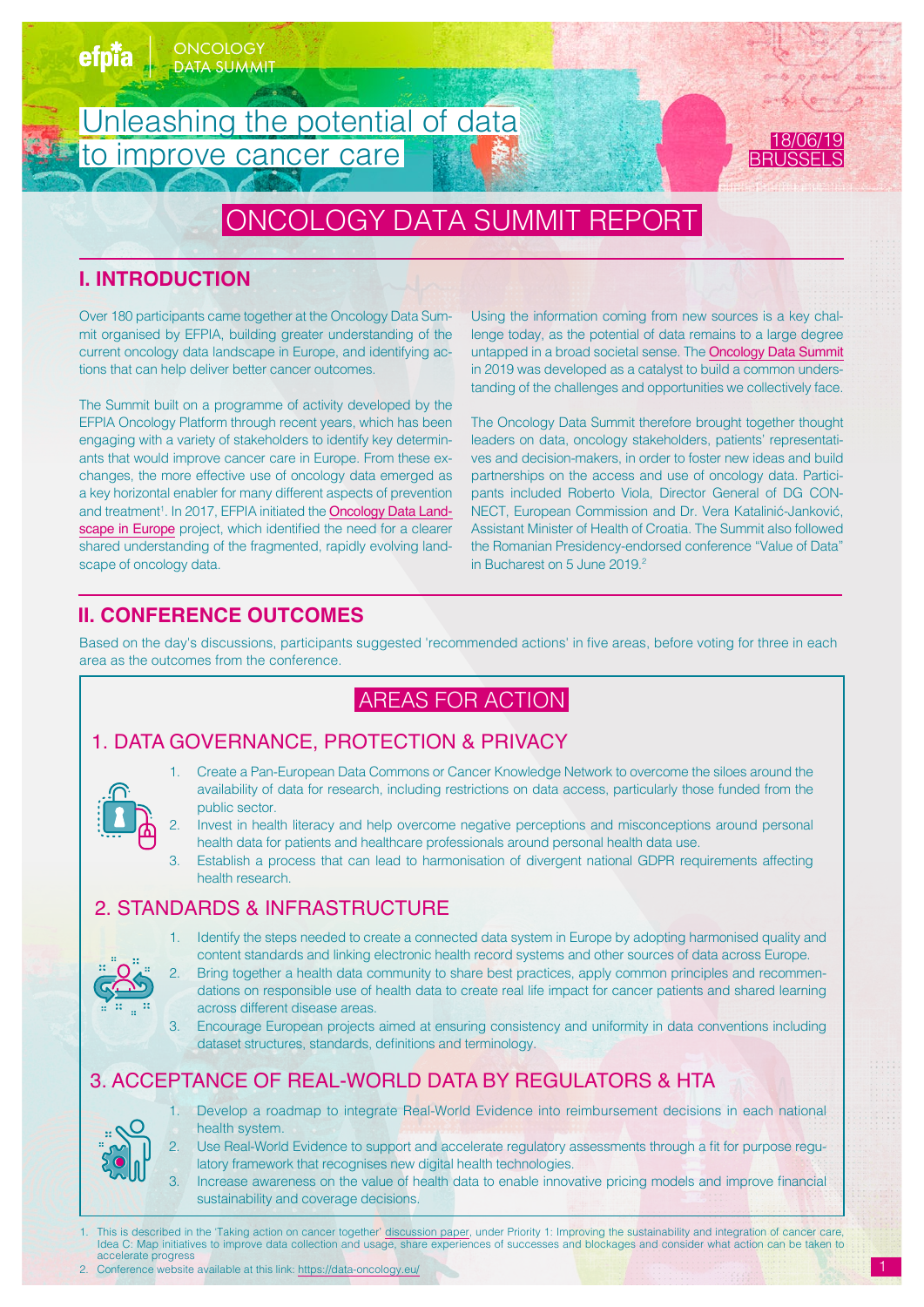

# 4. DATA FOR EFFECTIVE, SUSTAINABLE HEALTH SYSTEMS

- 1. Optimise the secondary use of data to support the development of personalised healthcare.
	- 2. Promote the uptake of data by payers to ensure efficient spending and to select appropriate treatment for patients to avoid waste in the system and negative patient outcomes.
	- Integrate new data sets, including the secondary use of health data, to enable more effective R&D through innovative research methods.

# 5. OTHER ACTIONS

- 1. Invest more in improving data skills for health care practitioners.
- 2. Create an EU dashboard of metrics on cancer including screening, outcomes and access to measure Member State implementation of best practices.
- 3. Facilitate the transparency of publicly funded data sets across Member States to improve decision making.

# THE VOTING PROCESS

Throughout the Oncology Data Summit, EFPIA encouraged members of the audience to identify and table concrete yet ambitious proposals for actions which they could insert in the five thematic areas above. EFPIA in fact believes that every stakeholder has a role to play in enabling the collection and use of data to transform cancer care. The room was full of ideas as **more than 40 proposals were tabled.** Participants then voted on the proposals they wished to prioritise. The top three proposals in each area now form the 'recommended actions' from the Summit, in which every stakeholder can play a role in unleashing the potential of oncology data. These should be priorities at the start of the next EU political mandate, as well as for Member States and oncology stakeholders.

# **III. DISCUSSIONS AT THE CONFERENCE**

## **Setting the Scene**

The [Oncology Data Landscape in Europe](http://Oncology Data Landscape in Europe) report from AT Kearney and IQVIA, provided a foundational understanding of the current situation of oncology data in Europe. This was followed by a presentation of the Data Saves Lives project, coordinated by the European Patients Forum, which will launch in autumn 2019. The project aims to enhance public awareness, understanding and acceptance of how health data is used, and provide a forum for relevant stakeholders to collaborate. Finally, Nathalie Moll, the Director General of EFPIA, emphasised the need to bridge the technological with the human aspects of data to accelerate the digital transformation – and the need for a European mandate to achieve this.



## **Value of Health Data for Cancer Care**

This session highlights the benefits that better use of oncology data can bring to patients and to health systems through a series of case studies. For instance, it was shown how meaningful health data at scale (collected and analysed from several sources, such as electronic health records, genomic data, imaging data and digital health tools) can lead to better and more personalised healthcare. Technology can facilitate this process, with biobanks facilitating collection and access to data, while artificial intelligence has the potential to support decision-making and lead to more improved diagnosis and treatment.

**ROBERTO VIOLA, DIRECTOR GENERAL OF DG CNECT, EUROPEAN COMMISSION,** highlighted that in 2018 the Commission announced a data-driven strategy to develop standardised electronic medical records for every European citizen, and take steps towards pooling of genetic data across Member States. Patient empowerment is imperative to deliver on the promise of this initiative, which will help deliver more personalised medical advice. Mr. Viola strongly believes that if we can better understand the data, we can make many advancements in cancer care.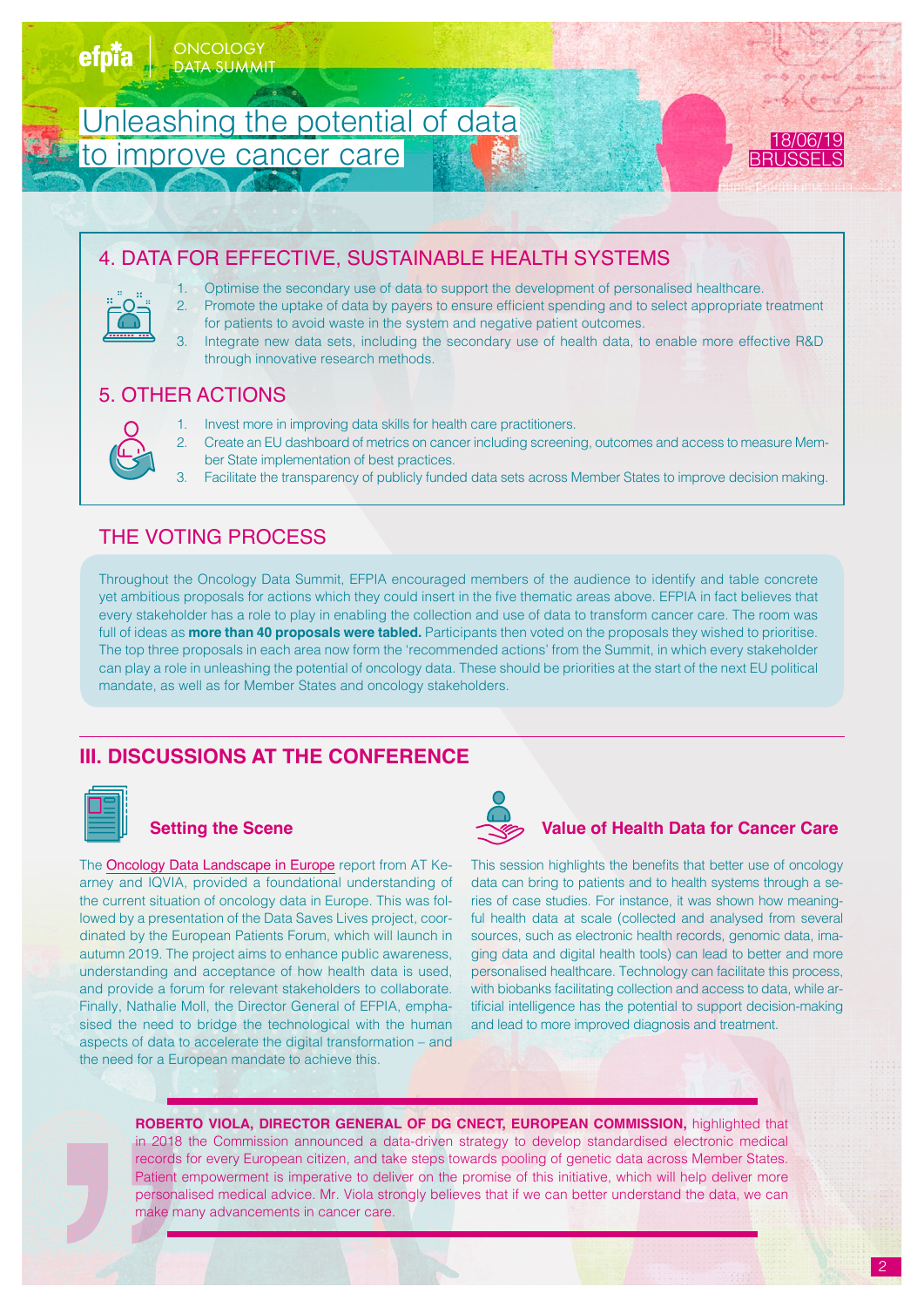# Unleashing the potential of data to improve cancer care





## **Access to data**

ONCOLOGY DATA SUMMI

Enhanced access to data depends on the confidence of patients to securely share their sensitive data, but also on increased interoperability, which needs appropriate infrastructure and data standardisation. On the former issue, presenters see patient empowerment, improving health literacy and transparency as essential means to increase people's trust in this new system. Many questions were raised: Should patients have access to their own data? Should they own their data? Why should they consent to access by third parties? Patient representatives also discussed the 'right to be forgotten', i.e. the need to protect cancer patients from discrimination, for example when trying to access life insurances and mortgages. Discussions also noted the potential to enhance access to data held by private companies.

Regarding infrastructure and standardisation, the current situation is fragmented. Standardising and harmonising cancer data types are important for providing timely, comparable data on cancer epidemiology and care. In turn, establishing database partnerships or federated networks can ensure we have the necessary infrastructure to access necessary health data.



High-quality Real-World Data (RWD) can be used to inform regulatory, reimbursement and health policy decisions. A first panel discussion addressed the current acceptability of RWD by regulators and health technology assessment (HTA) bodies. Food and Drug Administration (FDA) and European Medicines Agency (EMA) representatives recognise the potential of RWD and are developing frameworks for its use in regulatory assessments. The National Institute for Health and Care Excellence (NICE) is using RWD to enable timely patient access to innovative cancer medicines through Data Collection Agreements. However, quality and reliability remain a challenge. Technology-enabled abstraction of unstructured data from electronic health records combined with rigorous quality control was raised as a possible way to obtain high-quality data.

A second panel discussed the enhanced use of data which can lead to improved sustainability of health systems. Today, data can help assess and compare the performance of health systems, but it is not being used to its full potential. Cancer registries play an important role in collecting relevant and comparable data, and European countries should adopt the best practices available. An oncology dashboard has been proposed to evaluate yearly progress, including screening percentages, outcomes by type of cancer, impact of innovative treatments, etc. The collected data can be used to measure performance at national and EU level.

**DR. VERA KATALINIĆ-JANKOVIĆ, ASSISTANT MINISTER OF HEALTH OF CROATIA,** highlighted the upcoming Croatian presidency of the Council of the European Union starting January 2020 and shed light on their priority areas. The specific healthcare priorities the presidency will focus on are 'transplantation and organ donation' and 'life-long care with a focus on challenges of ageing and oncology'. Knowledge and sharing best practice will contribute to continuing improvement of treatment. Dr. Katalinić-Janković quoted the popular phrase "what gets measured gets done" and reiterated the Croatian Presidency's commitment to enhancing the collection and structuring of data throughout Europe. "Together, we can and will achieve greater results", she concluded.



Presenters noted the need for policy action to deliver on the potential of health data – and a European Cancer Plan could help provide this. Following the current change in European leadership, the next five years represent an opportunity for progress like never before. The recommended actions emerging from this Summit should help guide policymakers on how data could be addressed in such a plan, and provide a starting point for

further action. These will also be discussed during the [ECCO](https://www.eccosummit.eu/Summit) [2019 European Cancer Summit](https://www.eccosummit.eu/Summit) in September, and the [Euro](https://www.ehfg.org/)[pean Health Forum Gastein](https://www.ehfg.org/) in October 2019. Stakeholders will have to move from a silo mentality to a more collaborative approach, as none of the suggested proposals for action can be accomplished alone. All involved stakeholders need to set the vision, the agenda, set benchmarks, and make it happen.